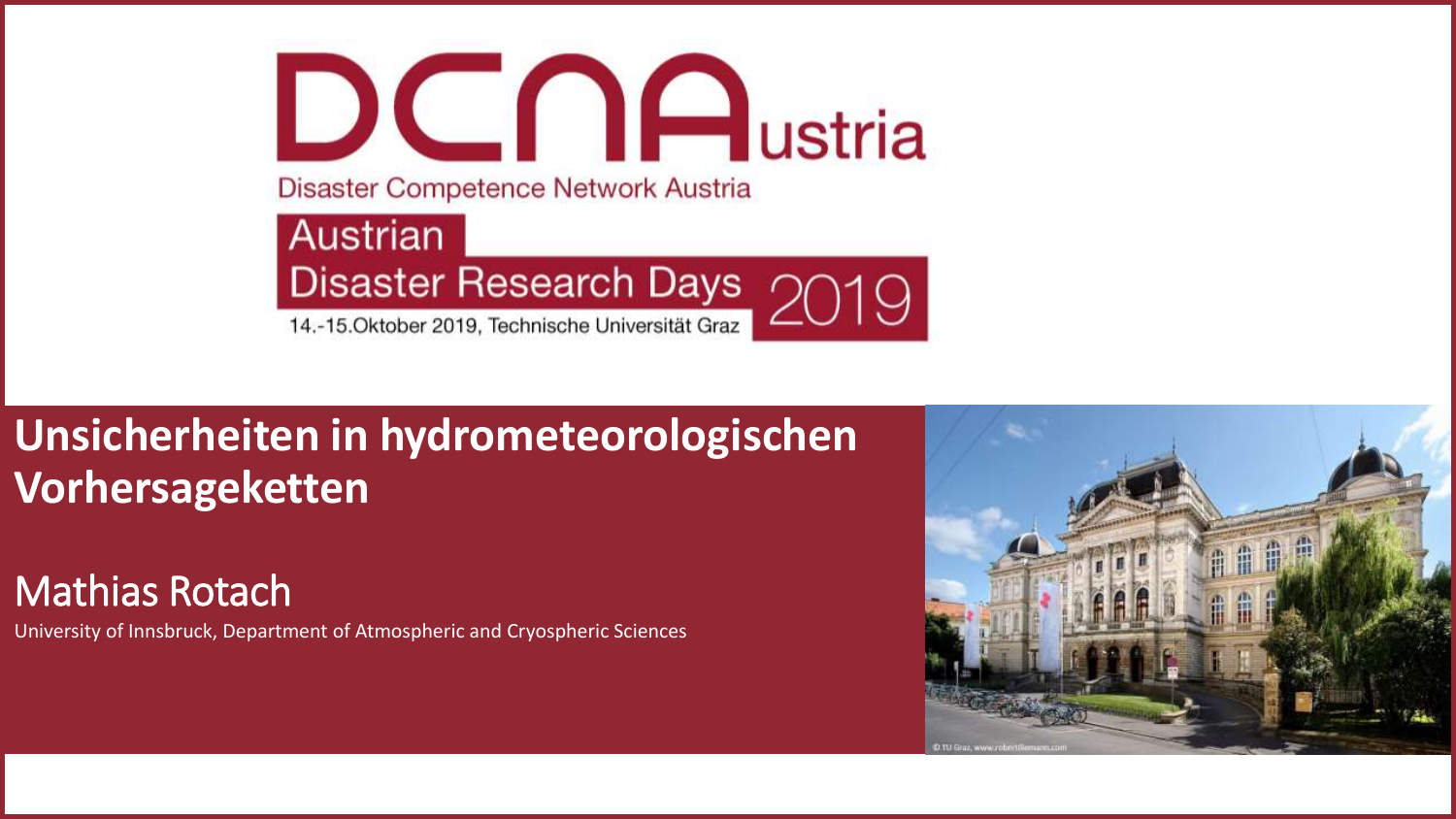



## Unsicherheiten in hydrometeorologischen Vorhersageketten

Mathias W. Rotach

University of Innsbruck, Department of Atmospheric and Cryospheric Sciences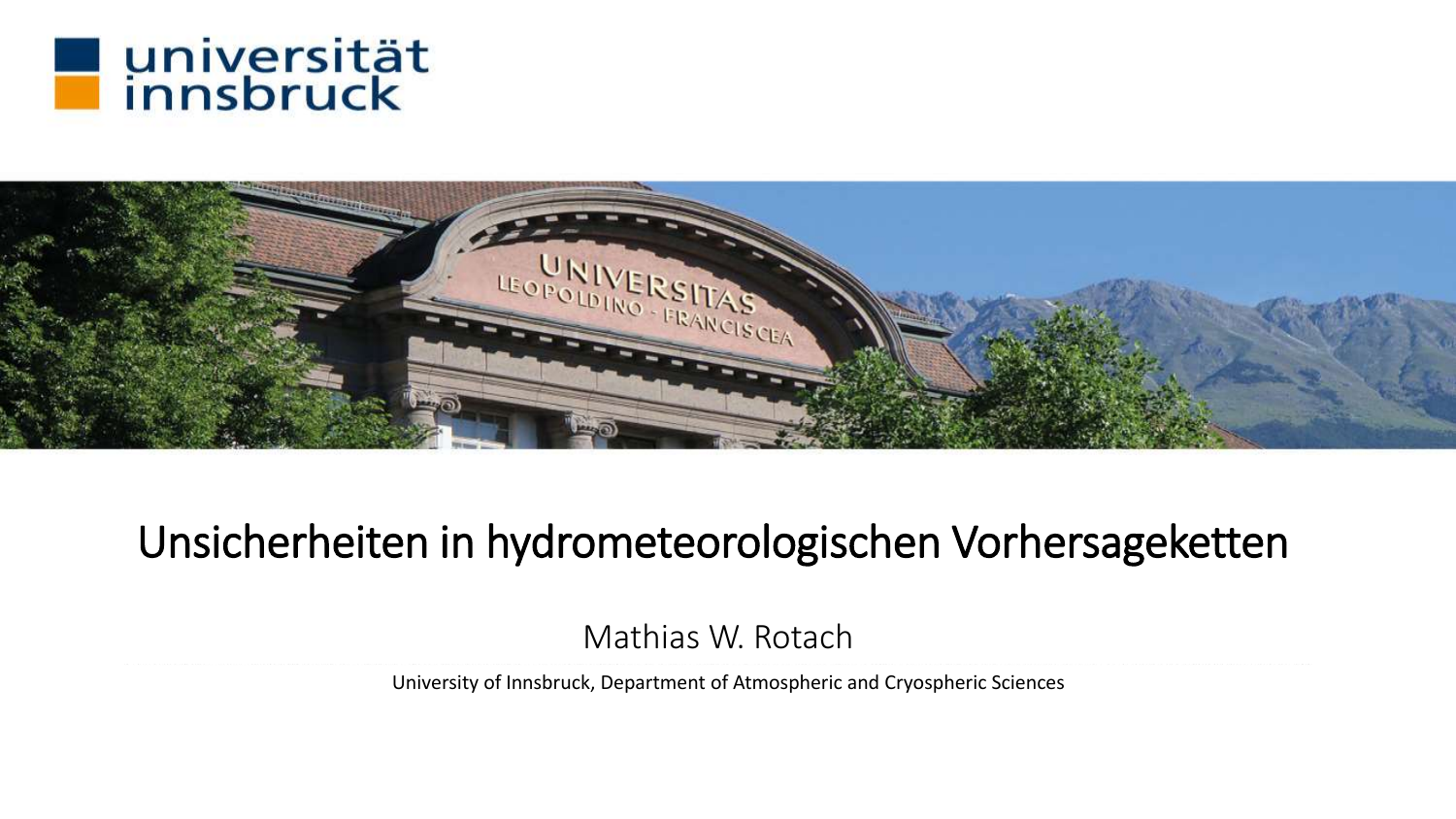# Übersicht

- $\triangleright$ , grosses' international koordiniertes Programm  $\rightarrow$  MAP D-PHASE
- ➢ 'kleine' kürzliche Masterarbeit
	- → was ist wichtiger für die Abflussvorhersage: die Unsicherheit der meteorologischen Prognose oder diejenige der hydrologischen ?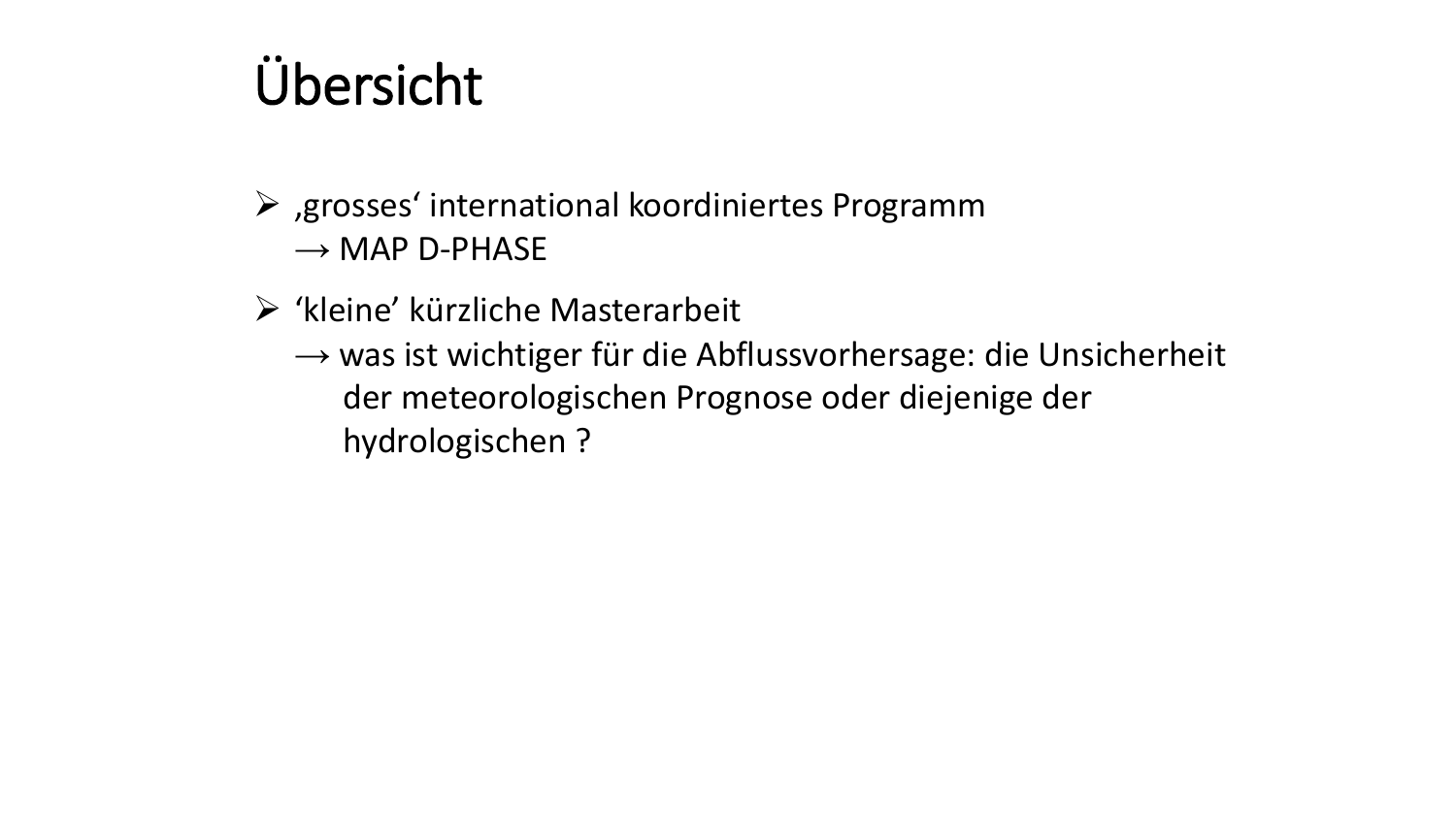## MAP D-PHASE



#### **D-PHASE:** *Demonstration of Probabilistic Hydrological and Atmospheric Simulation of flood Events in the Alpine region*

- 9 countries, 6 months (6-11 2007)
- 30 atmospheric models/ 7 hydrological models in over 40 catchments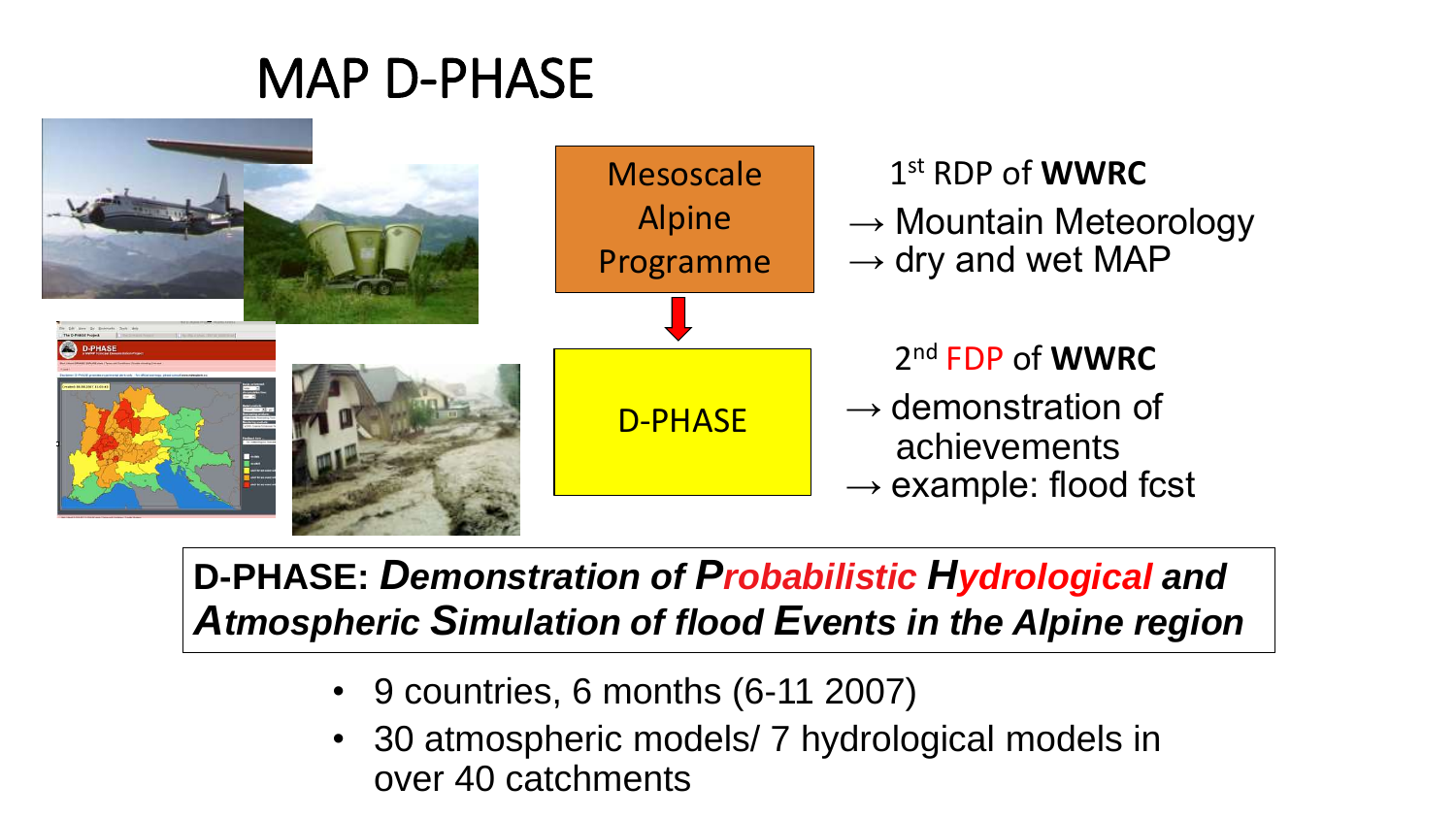# Key elements of D-PHASE

- ➢ Centralised **Visualisation Platform (forecasts & alerts; in real-time)**: all get all
- $\triangleright$  Data **archiving** ( $\rightarrow$  research / analysis);
- ➢ **Nowcasting** tools;
- ➢ Systematic integration of **end users**;
- ➢ **Evaluation**, objective and subjective.



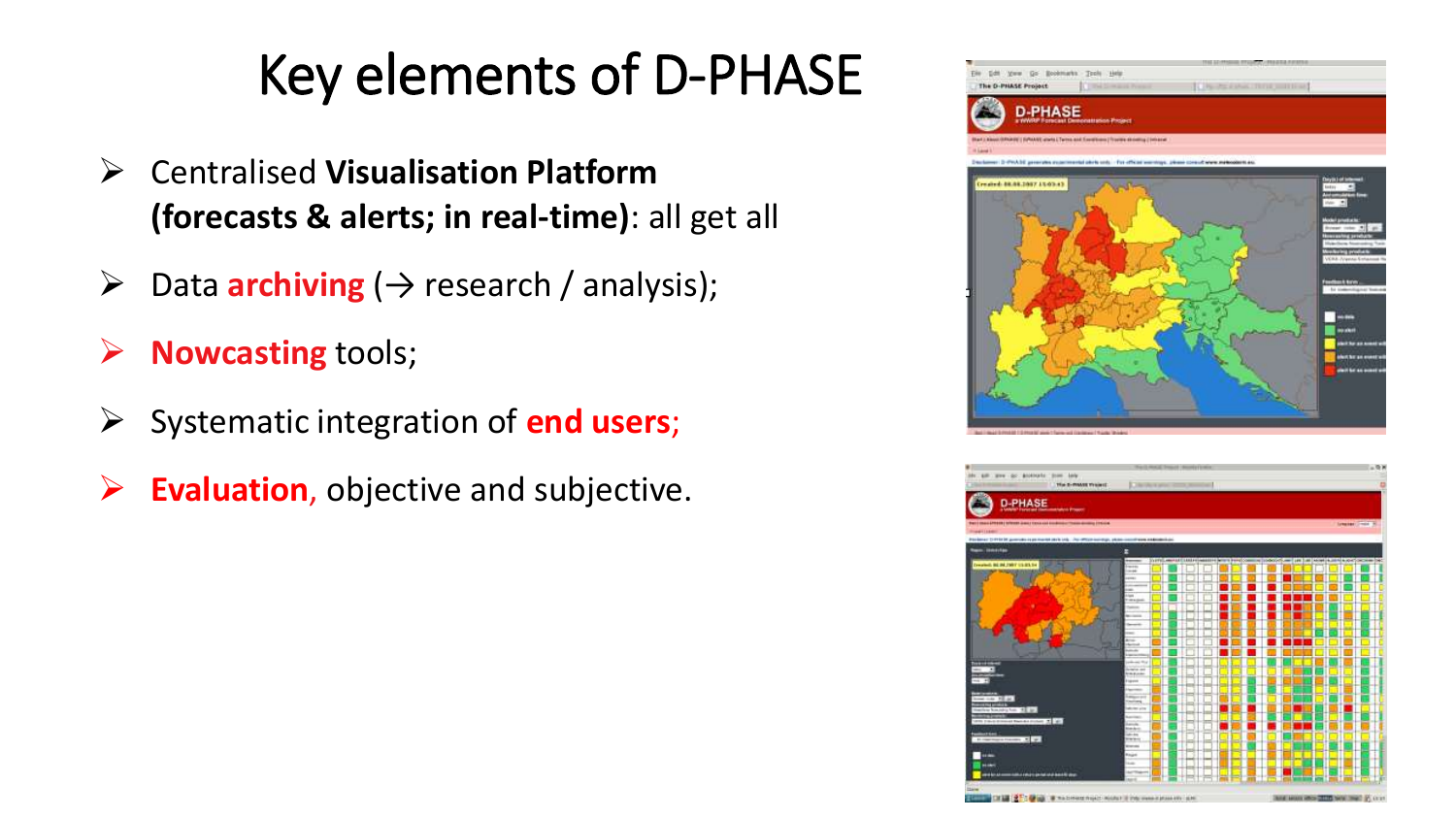# D-PHASE Achievements





- Participation of **users** (45 end user institutions) → *incl: subjective* evaluation
- Scientific results  $\rightarrow$  incl: objective evaluation
- Unprecedented **data set**  $\rightarrow$  model intercomparison / validation
- Outreach:
	- $\rightarrow$  D-PHASE as role model for Swiss **natural hazards platform** (GIN)
	- $\rightarrow$  MesoVICT:
		- new WWRP project on mesoscale verification
	- $\rightarrow$  Many operational hydrological services started to use model-based input (I, CH, D)



Rotach et al. 2009, **BAMS**



Verification data set (Dorninger et a.l 2009)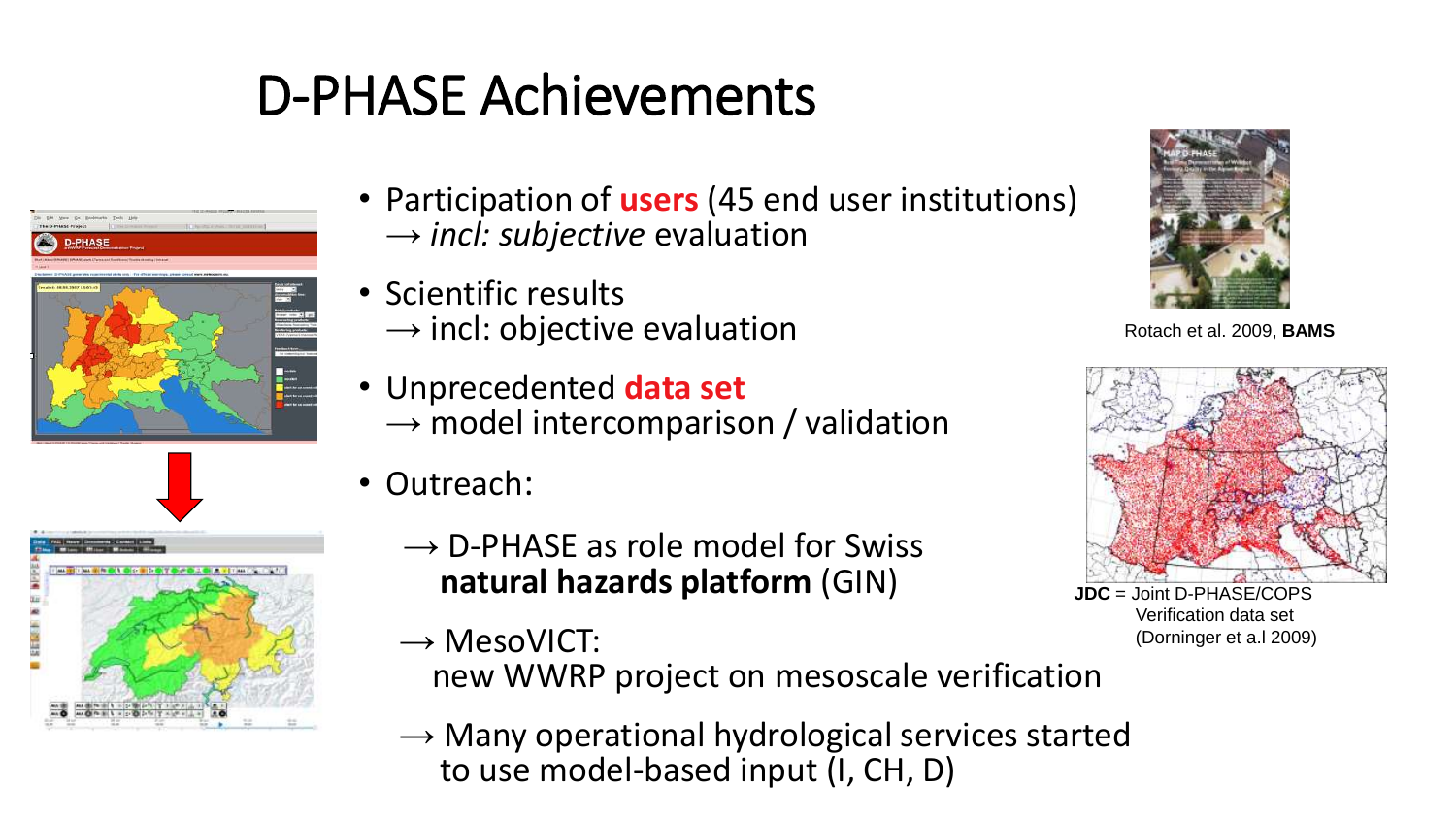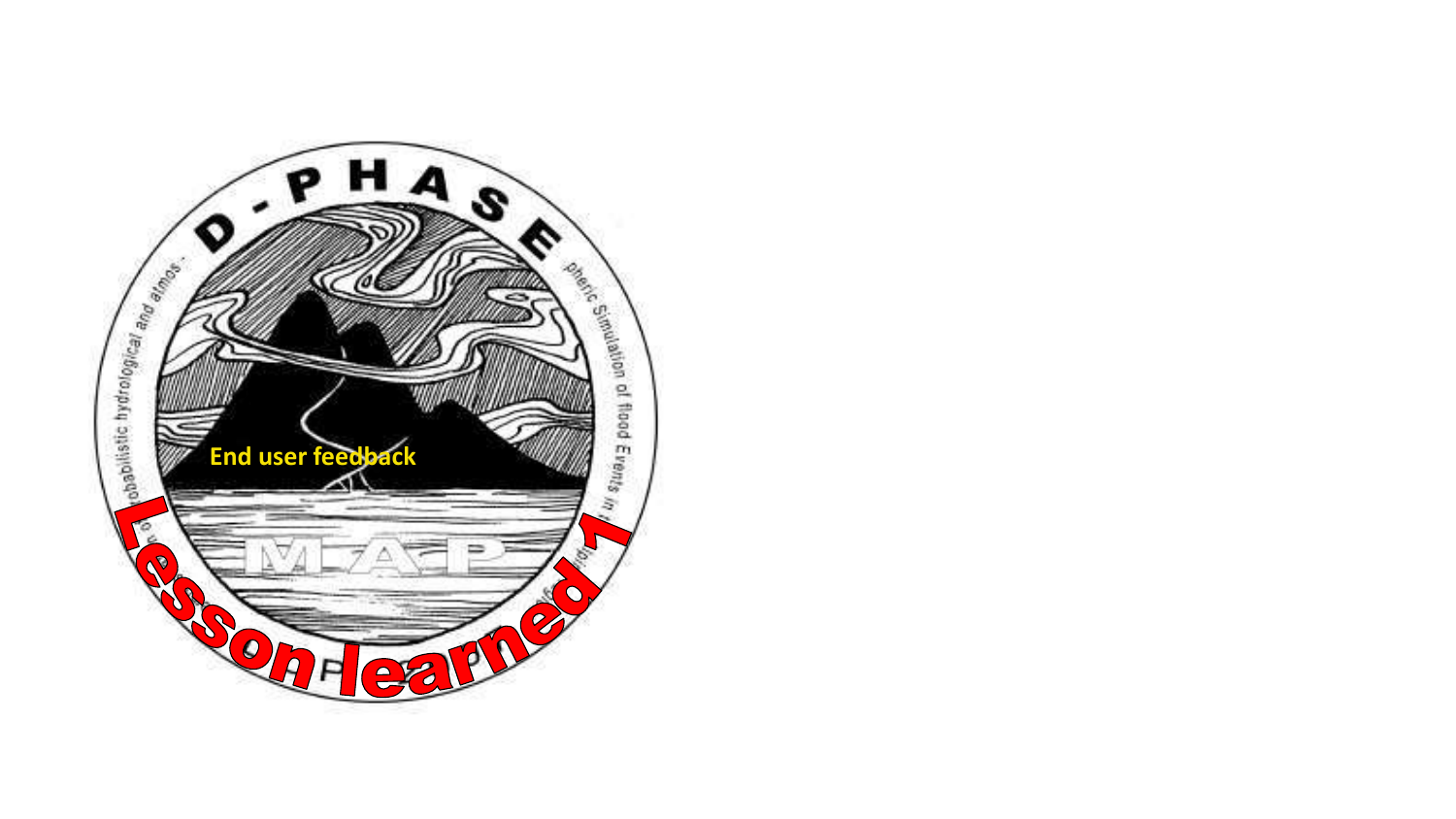

- $\triangleright$  take end users early on board
- $\triangleright$  resolution needs to further increase (and will)
- ➢ EPS's need careful support (for interpretation)
- $\triangleright$  'Ensemble thinking' for air pollution modelling, heat wave warnings, health impact (e.g., pollen), …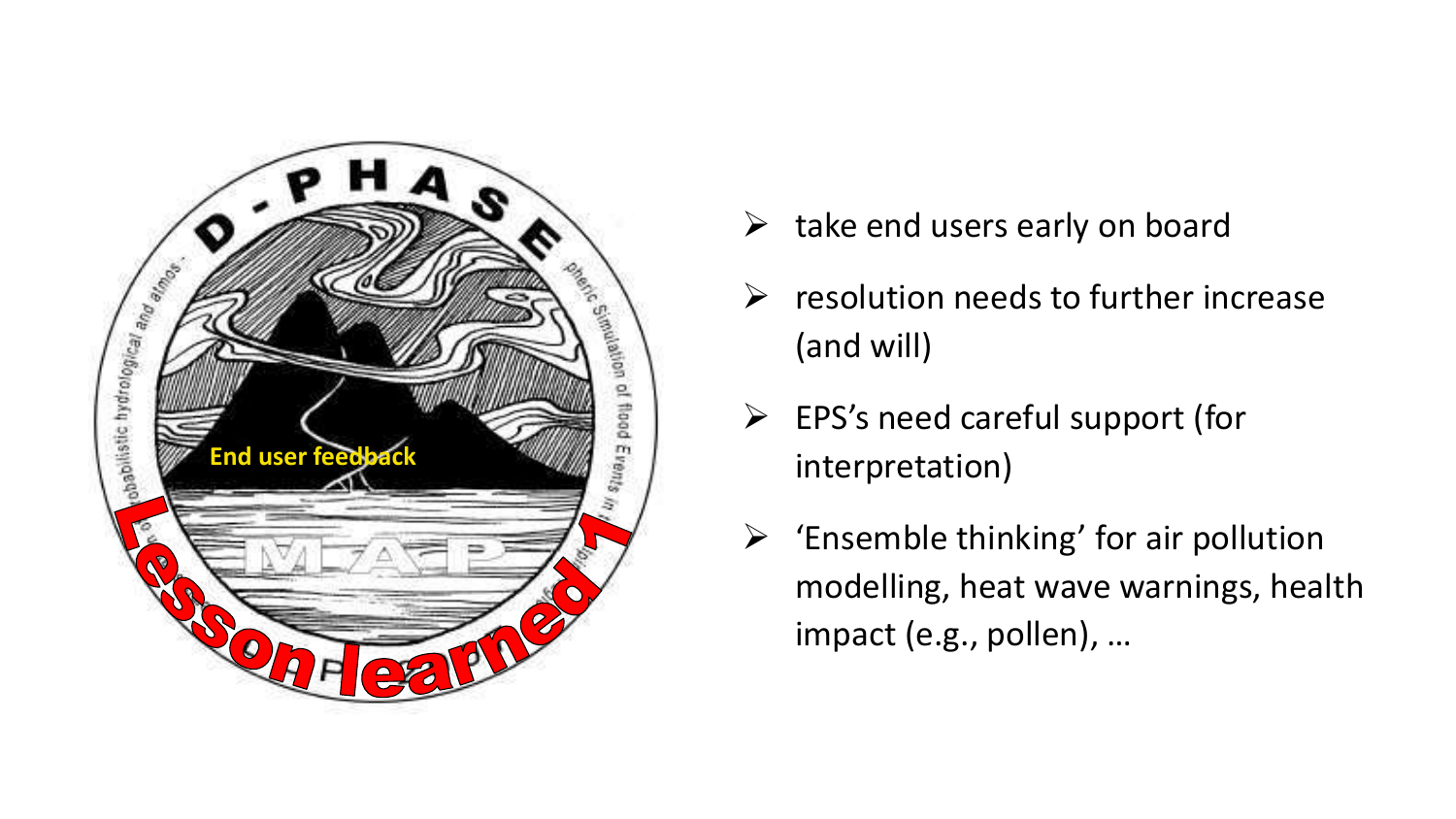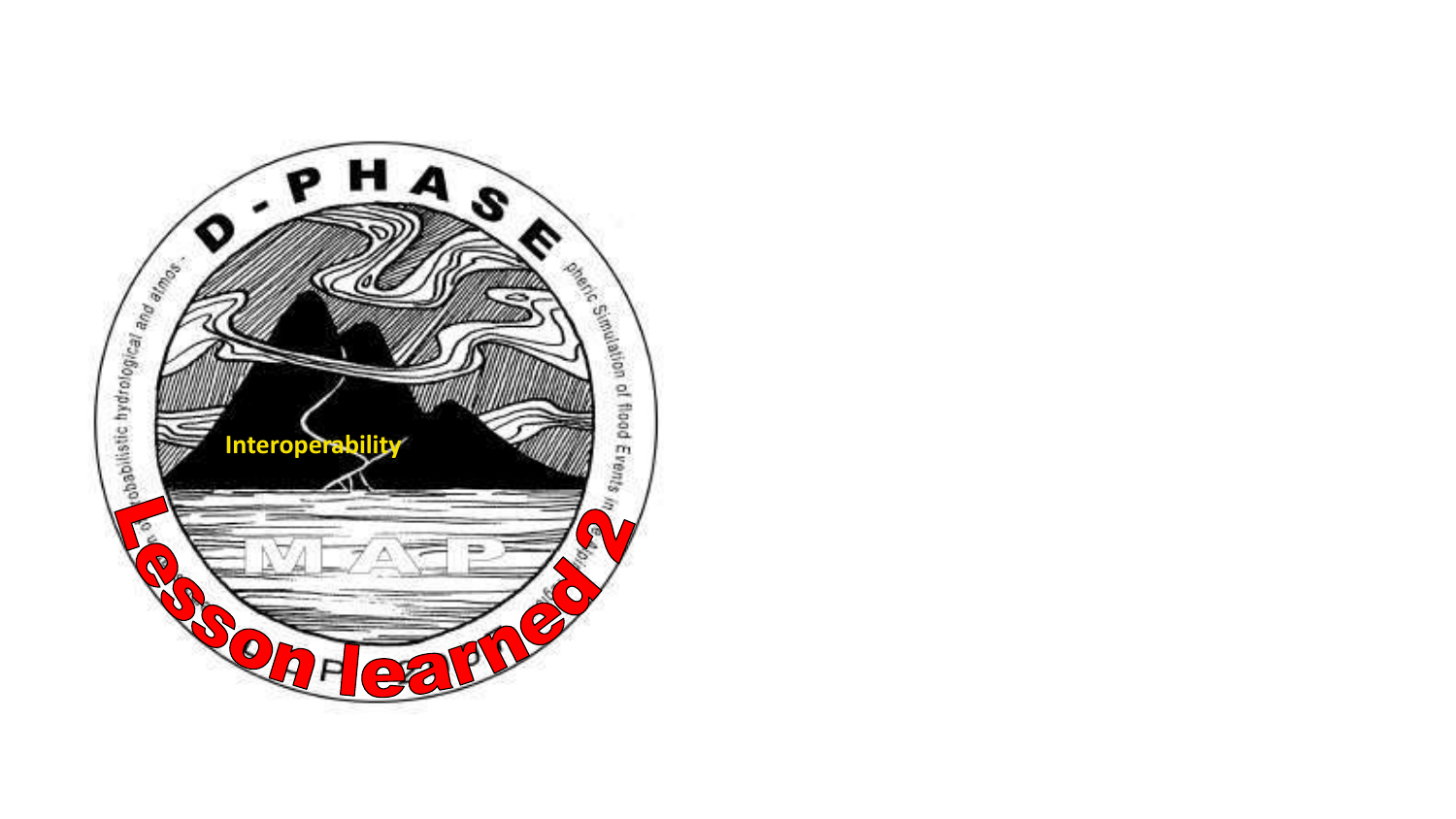

- ➢ International agreements needed (procedures, thresholds)
- $\triangleright$  Multi-model availability by far exceeds multi-model use…
- $\triangleright$  In the transformation to operations the commercial value of meteorological data is a barrier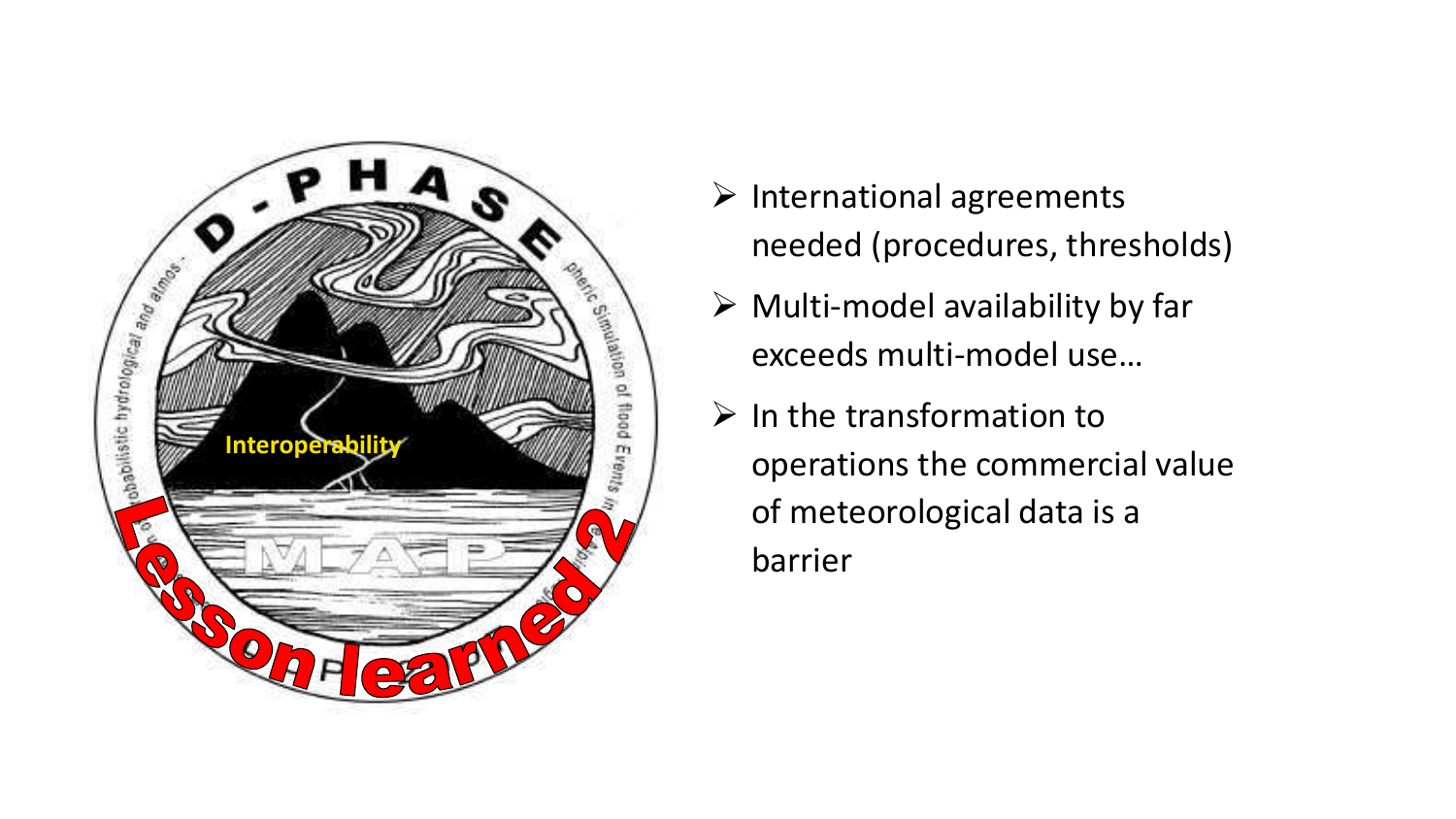

- ➢ Research Task Team: 'increase involvement of users and NMHSs from developing countries in future FDP 's... '
- ➢ Participation is not for free  $\rightarrow$  but commitment pays back!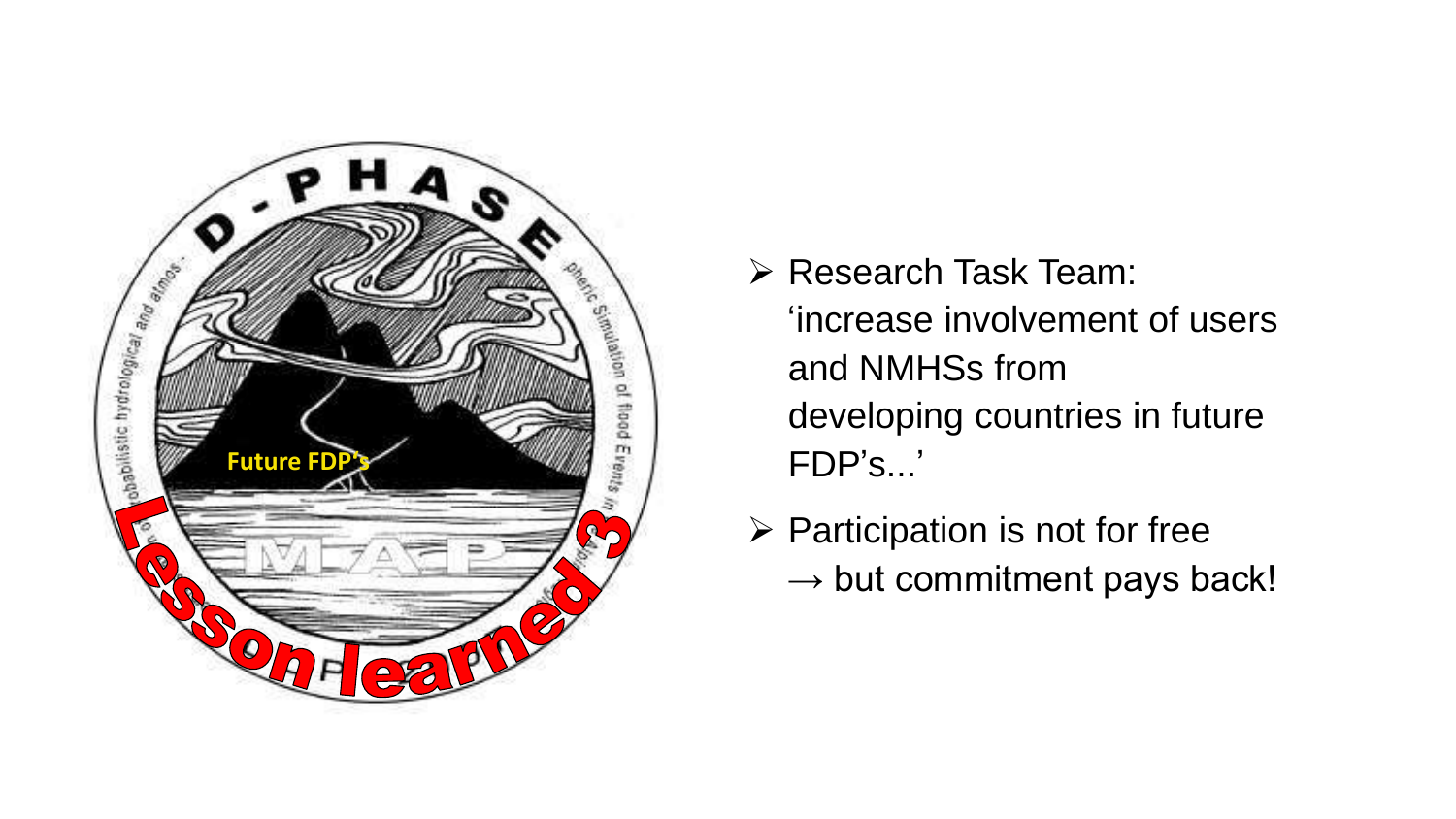## Uncertainty – flash flood modelling



Verzasca Valley 7-8 August 1978

Picture from Antonio Giordani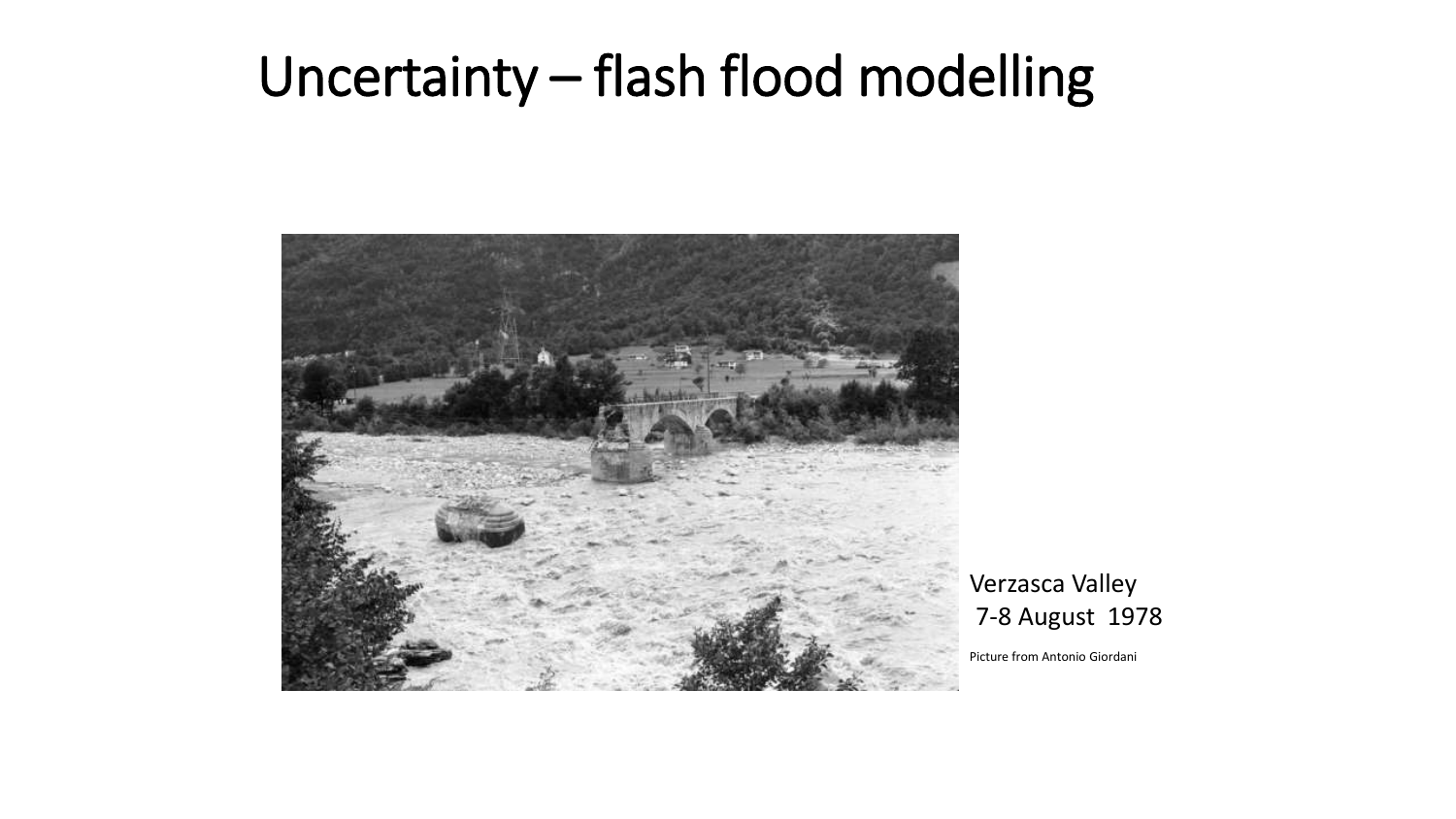*(based on Antonio Giordani (2019), MSc Thesis, UIBK, in collaboration with Massimiliano Zappa, WSL)*

- ➢Small catchment in southern Switzerland: Verzasca (186 km<sup>2</sup>)
- ➢Atmospheric EPS: COSMO-E (Klasa et al. 2018)
	- → 2.2 km horizontal grid spacing
	- *→* 21 members (clustered from IFS EPS)
- ➢Hydrological model: PREVAH (Viviroli et al 2009)
	- *→* semi-distributed
	- → 25 physical parameter combinations
- $\triangleright$  A total of 21x25=525 simulations per initiation time
- ➢Example: October 26-31, 2018

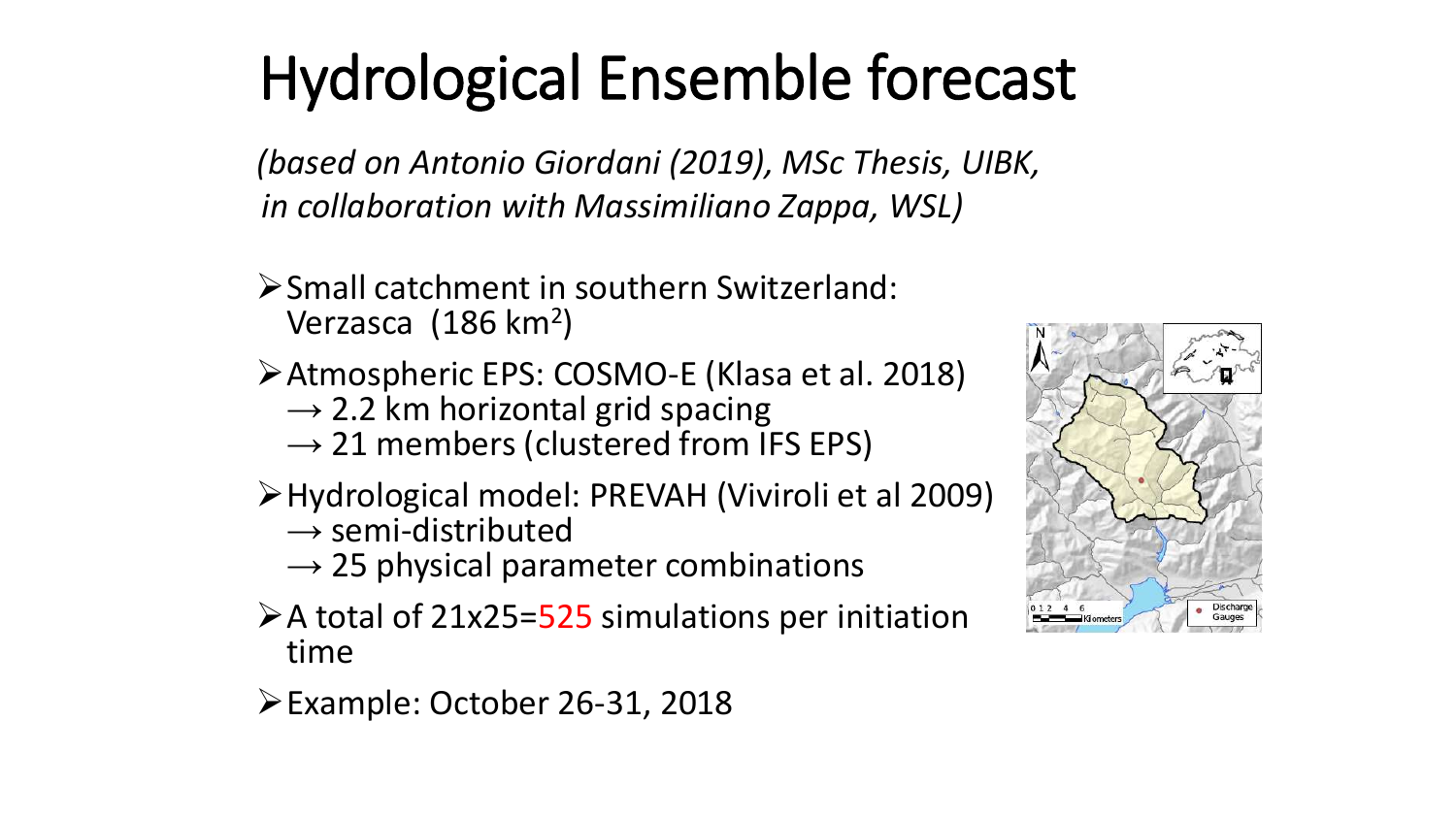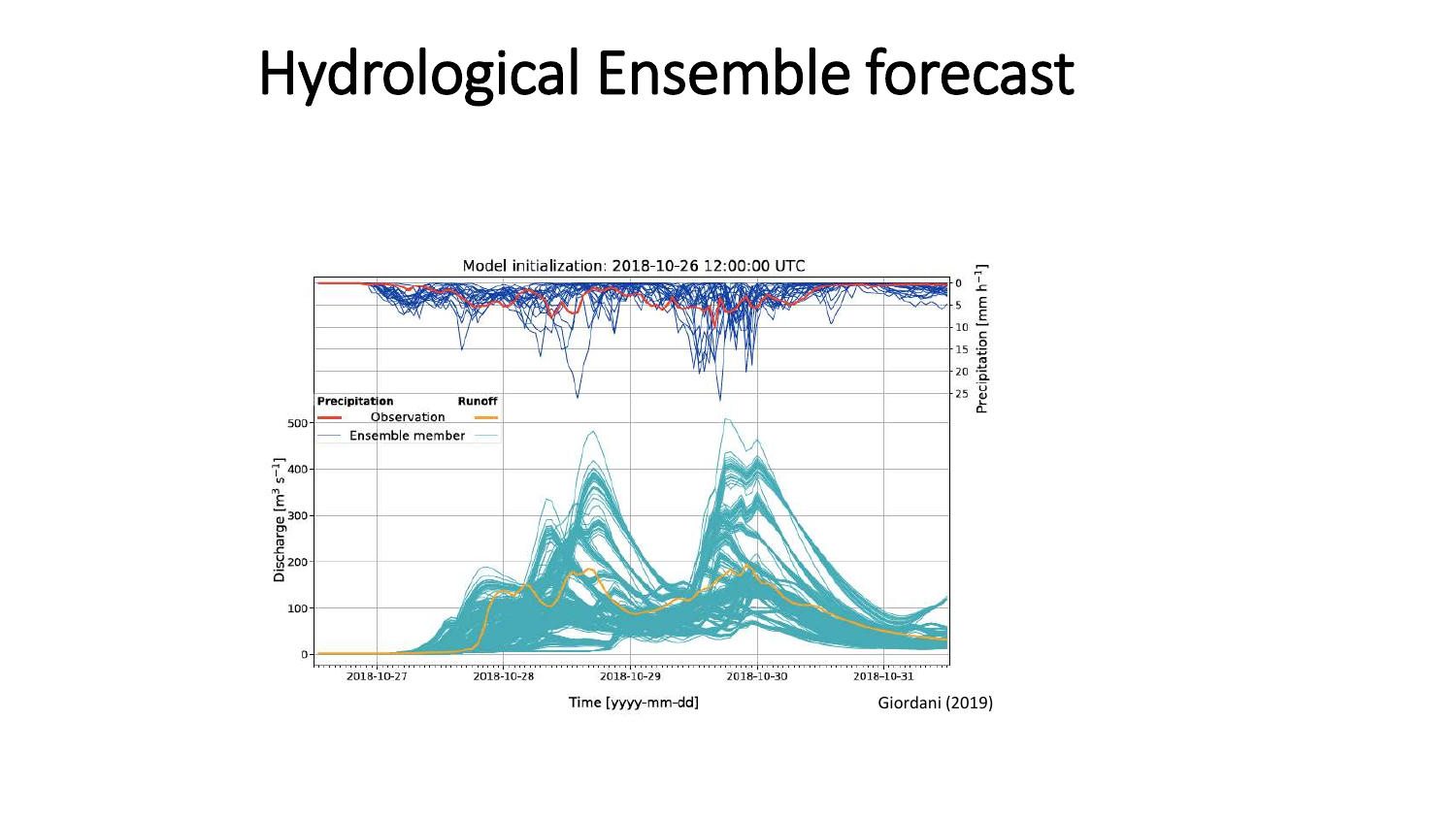

Giordani (2019)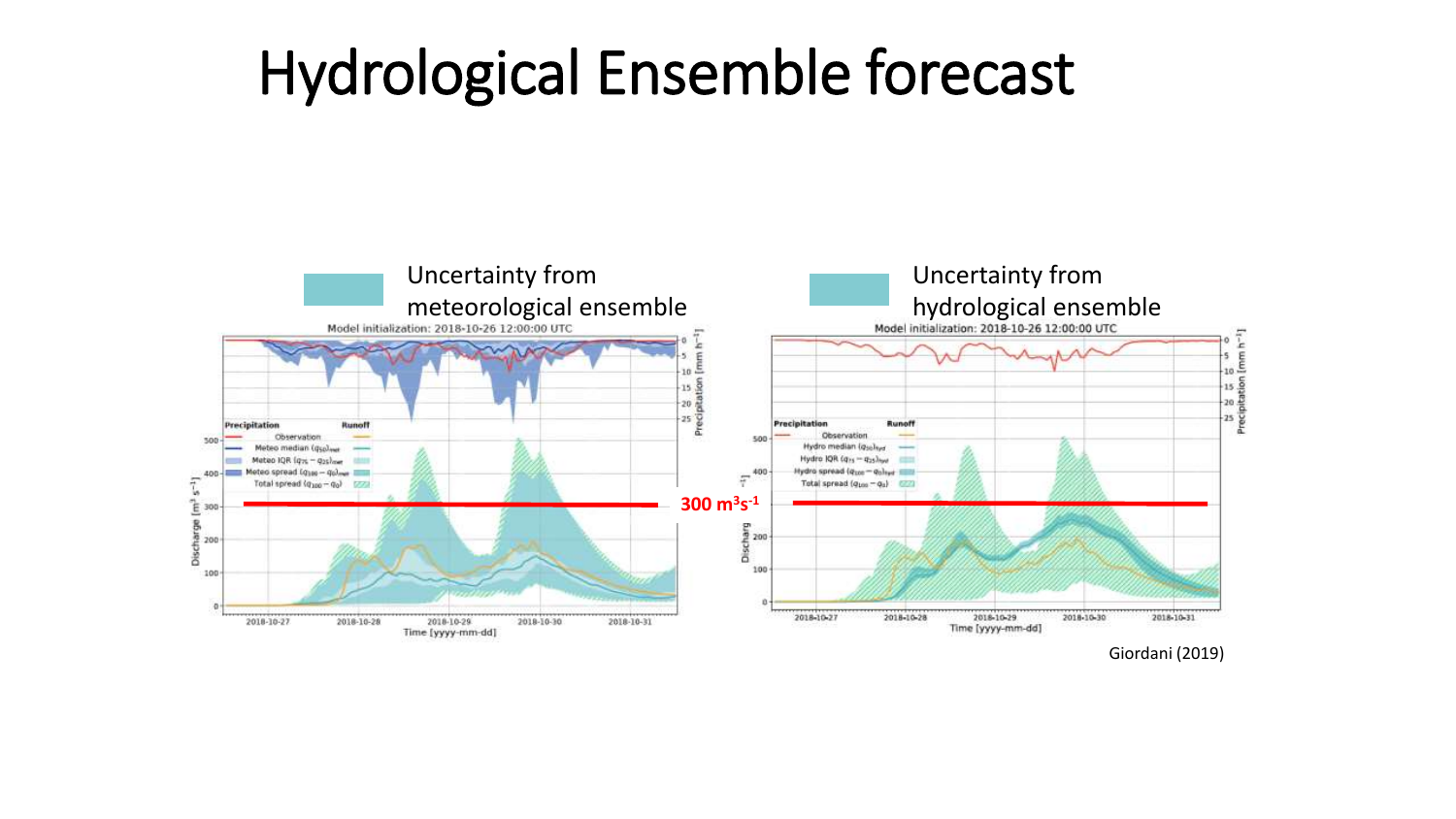- $\triangleright$  dominant contribution to uncertainty: meteorological input
- ➢ Example for small catchment *→* quite general result
- $\triangleright$  Impact-oriented modelling (like hydrology) *→* needs realistic meteorological input
- $\triangleright$  In many ways related to exchange processes in the MoBL
	- *→* convection & CI
	- *→* moisture abundance
	- *→* dynamic flow modification
- ➢ TEAMx
	- $\rightarrow$  Multi-Scale Transport and Exchange Processes in the Atmosphere over Mountains
- ➢ Similar for many other types of impact-oriented forecast models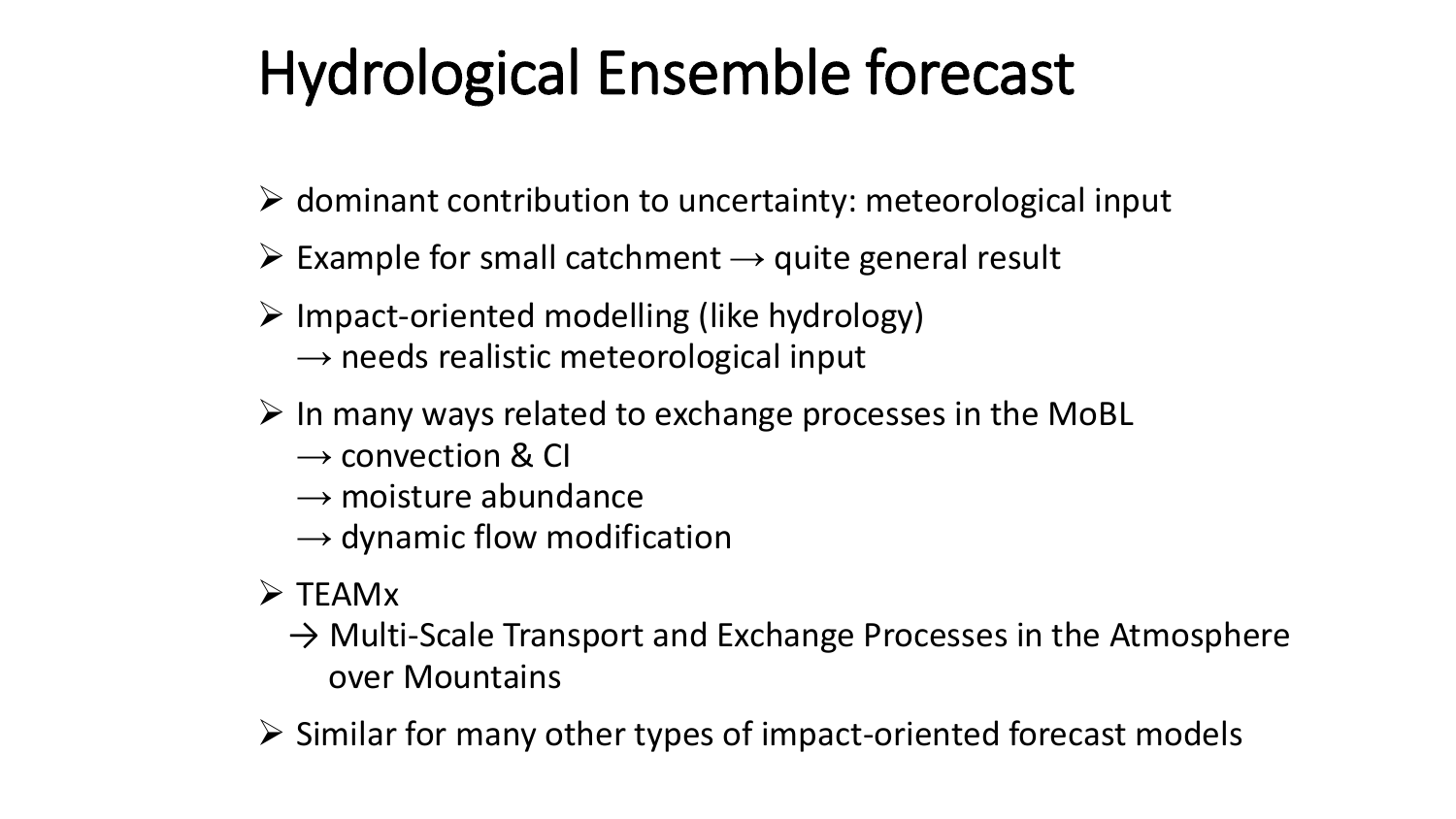



## **Thank you for your attention!**

Gegründet im Ja wichtigste Forsc ie größte und ww.uibk.ac.at.

Mathias W. Rotach (ACINN)